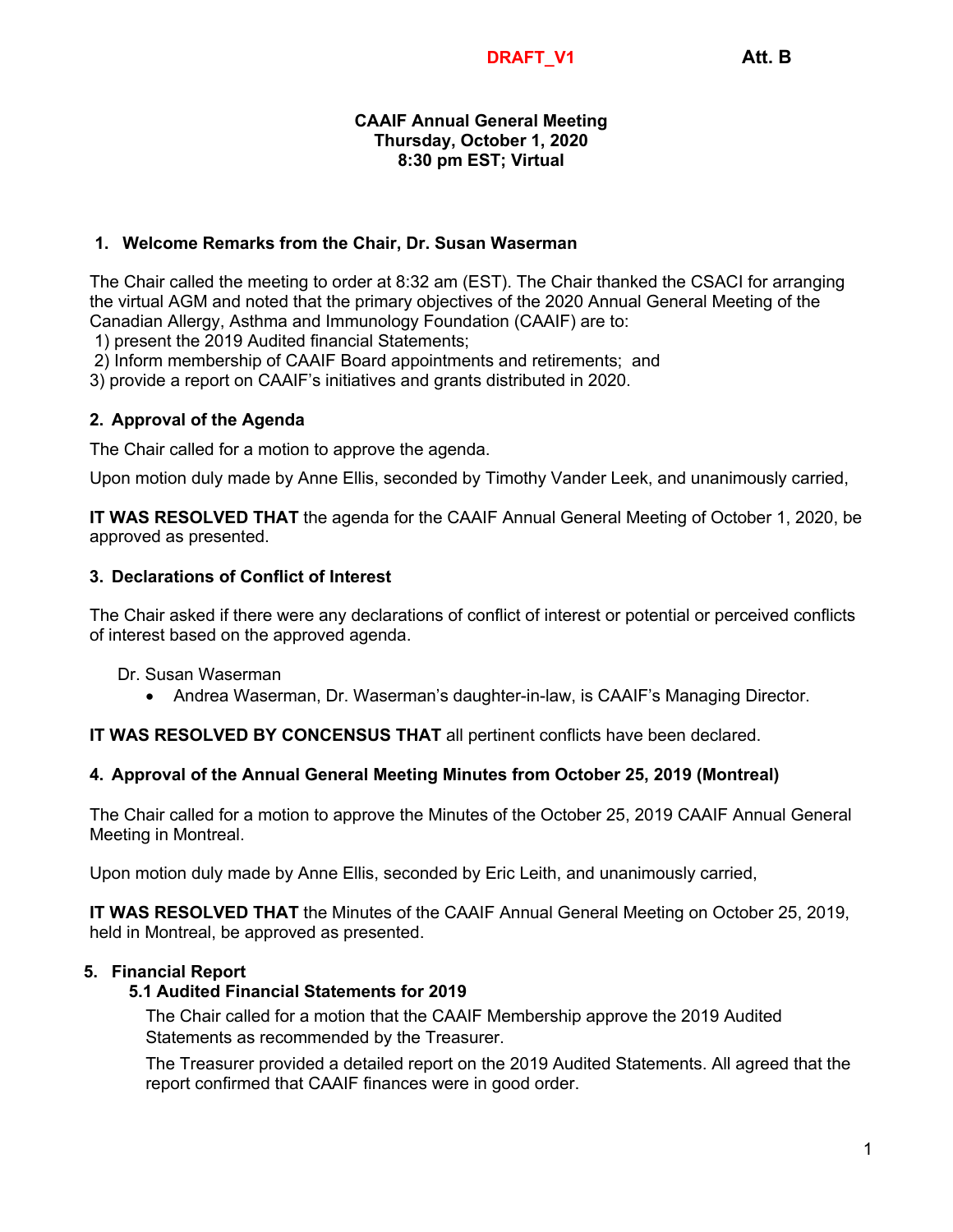#### **DRAFT\_V1 Att. B**

Upon motion duly made by Zave Chad, seconded by Christine McCusker, and unanimously carried,

**IT WAS RESOLVED THAT** the CAAIF Membership approves CAAIF's 2019 Audited Statements prepared by Baker Tilly Ottawa.

### **5.2 Appointment of Auditors for 2020-2021**

The Chair called for a motion that the Membership approve appointing Baker Tilly Ottawa as the CAAIF auditors for the 2020-2021 fiscal year.

Upon motion duly made by Christine McCusker, seconded by Harrisios Vliagoftis, and unanimously carried,

**IT WAS RESOLVED THAT** the CAAIF Membership appoint Baker Tilly Ottawa as the CAAIF auditors for the 2020-2021 fiscal year.

# **6. CAAIF Board Member Appointments and Retirements**

The Chair called for a motion to approve the slate of CAAIF Board appointments and retirements:

- Dr. Bahar Torabi, University of British Columbia has been appointed as a Board of Director
- Dr. Diana Royce, President and CEO of AllerGen has been reappointed as a Board of Director for her third and final term
- Dr. Zave Chad has retired from the Board as of January 10, 2020
- Dr. Eric Leith has retired from the Board as of January 10, 2020
- Dr. Donald Stark has retired from the Board as of January 10,2020

Upon motion duly made by Kyla Hildebrand, seconded by Wade Watson, and unanimously carried,

**IT WAS RESOLVED THAT** the CAAIF Membership approve the slate of CAAIF Board appointments and retirements as presented.

# **7. CAAIF Updated Bylaws**

The Chair called for a motion to approve updated bylaws. The chair reviewed the recommended changes from the CAAIF Board of Directors. These changes include:

- The registered head office is now in Toronto
- Membership includes all CSACI members as well as anyone interested in furthering the Foundation's purposes
- All CAAIF members may qualify as Board members

Upon motion duly made by Dave Copeland, seconded by Zave Chad, and unanimously carried,

**IT WAS RESOLVED THAT** the CAAIF Membership approve the updated bylaws as presented.

### **8. President's Report**

### **8.1 2020 Research Grant Awardees**

The Chair noted that \$600,000 in research grants and fellowships were distributed this past year. The Chair thanked the Research Advisory Co-Chairs, Drs. Jean Marshall and Philippe Bégin, as well as all the adjudicators from across Canada who volunteered their time and expertise for peer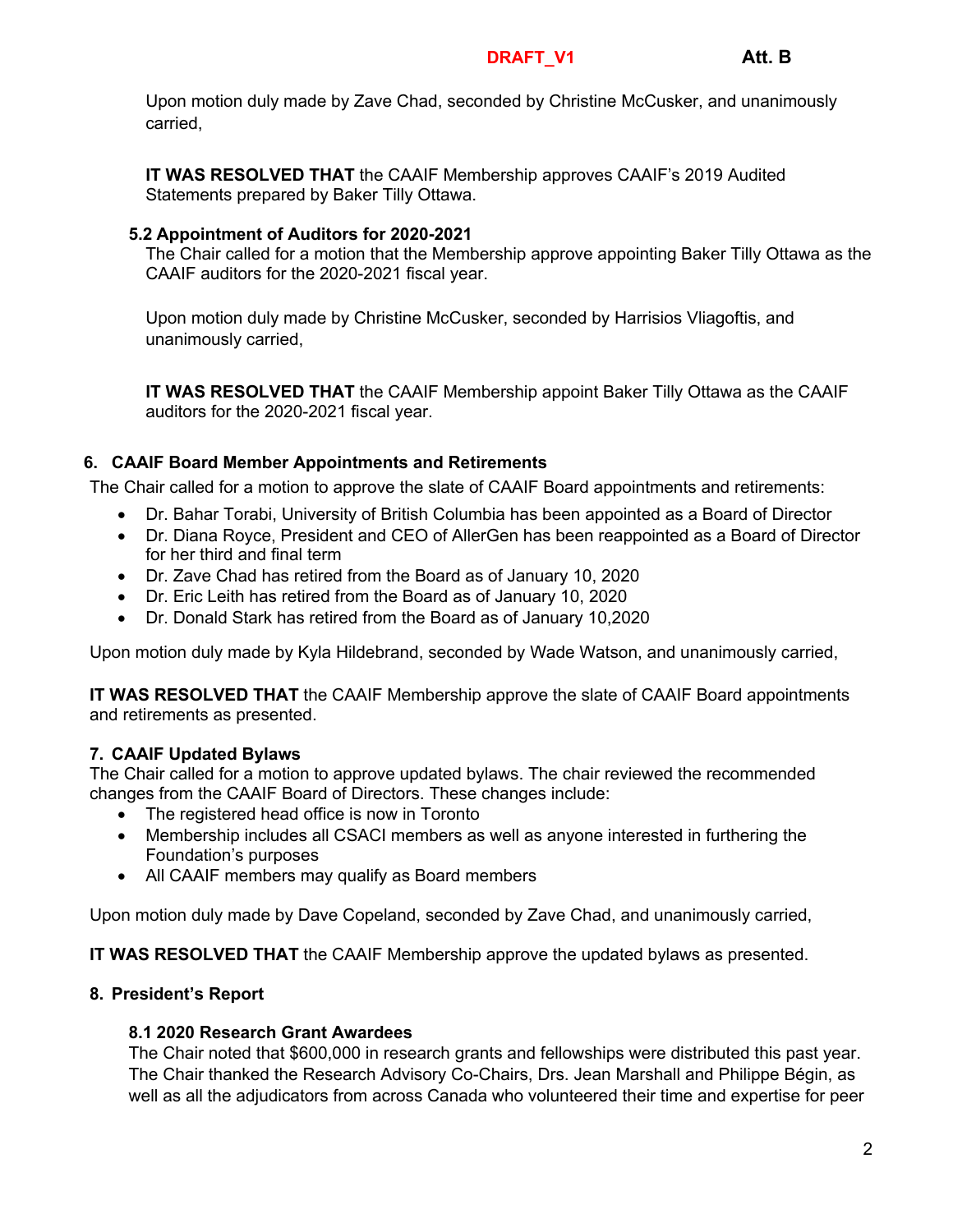#### **DRAFT\_V1 Att. B**

review of all submitted grants. The Chair informed the membership of the adjudication process, which maintains the highest academic standards and transparency.

## **8.2 2020 Fundraising Update**

The Chair invited members to attend the CAAIF Virtual Gala on October 15, 2020 featuring a keynote address from Hayley Wickenheiser.

The Chair informed members that the community fundraiser, the Top 10 Challenge raised over \$20,000 and resulted in the creation of the *CAAIF Top 10 Challenge Food Allergy Research Grant*, valued at 25,000. Members are invited to participate in the 2021 Top 10 Challenge in February.

### **9. Other Business**

There was no other business to discuss.

### **10. Next Annual General Meeting**

Next year's Annual General Meeting will be on October 29, 2021 in Banff, unless otherwise specified closer to the date.

### **11. Adjournment**

The Chair called for a motion to adjourn.

Upon motion duly made by Lori Connors,

**IT WAS RESOLVED THAT** the 2019 Annual General Meeting of CAAIF be adjourned at 8:46 pm (EST)

**APPROVED:**

Dr. Susan Waserman Chairman of the CAAIF Board

Date: \_\_\_\_\_\_\_\_\_\_\_\_\_\_\_\_\_\_\_\_\_\_\_\_\_\_\_\_\_\_\_\_\_\_\_\_\_

\_\_\_\_\_\_\_\_\_\_\_\_\_\_\_\_\_\_\_\_\_\_\_\_\_\_\_\_\_\_\_\_\_\_\_\_\_\_\_\_\_

\_\_\_\_\_\_\_\_\_\_\_\_\_\_\_\_\_\_\_\_\_\_\_\_\_\_\_\_\_\_\_\_\_\_\_\_\_\_\_\_\_\_\_ Ms. Andrea Waserman, Acting Corporate Secretary to the Board